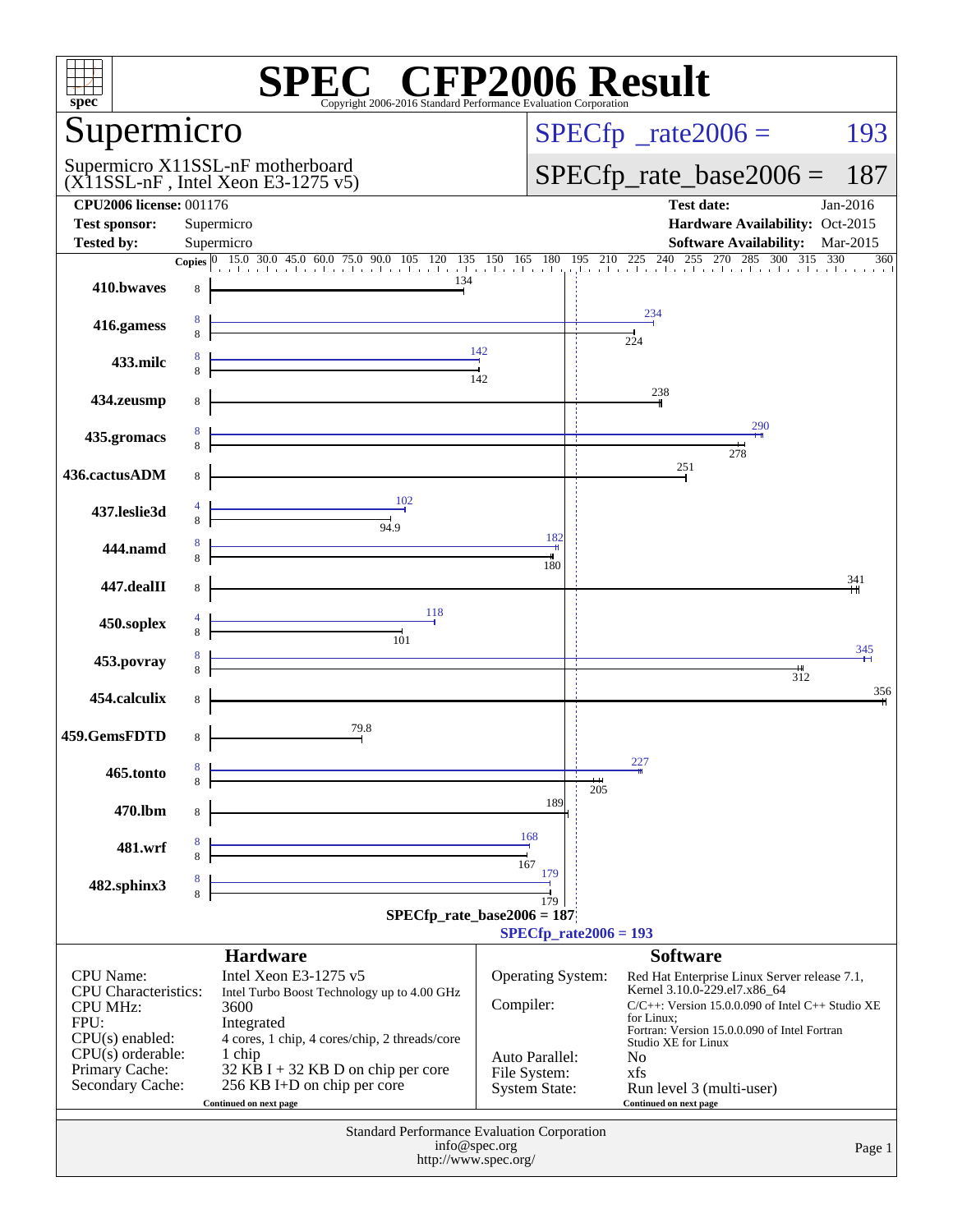

### Supermicro

 $(X11SSL-nF)$ , Intel Xeon E3-1275 v5) Supermicro X11SSL-nF motherboard

#### $SPECTp_rate2006 = 193$

#### [SPECfp\\_rate\\_base2006 =](http://www.spec.org/auto/cpu2006/Docs/result-fields.html#SPECfpratebase2006) 187

| <b>CPU2006 license: 001176</b> |                                    |                                 | Jan-2016<br><b>Test date:</b>             |
|--------------------------------|------------------------------------|---------------------------------|-------------------------------------------|
| <b>Test sponsor:</b>           | Supermicro                         | Hardware Availability: Oct-2015 |                                           |
| <b>Tested by:</b>              | Supermicro                         |                                 | <b>Software Availability:</b><br>Mar-2015 |
| L3 Cache:                      | 8 MB I+D on chip per chip          | <b>Base Pointers:</b>           | $32/64$ -bit                              |
| Other Cache:                   | None                               | Peak Pointers:                  | $32/64$ -bit                              |
| Memory:                        | 64 GB (4 x 16 GB 2Rx8 PC4-2133P-E) | Other Software:                 | None                                      |
| Disk Subsystem:                | 1 x 1000 GB SATA III, 7200 RPM     |                                 |                                           |
| Other Hardware:                | None                               |                                 |                                           |

| <b>Results Table</b>                                                                                     |                |                |       |                |       |                |              |                |                |              |                |              |                |              |
|----------------------------------------------------------------------------------------------------------|----------------|----------------|-------|----------------|-------|----------------|--------------|----------------|----------------|--------------|----------------|--------------|----------------|--------------|
|                                                                                                          | <b>Base</b>    |                |       | <b>Peak</b>    |       |                |              |                |                |              |                |              |                |              |
| <b>Benchmark</b>                                                                                         | <b>Copies</b>  | <b>Seconds</b> | Ratio | <b>Seconds</b> | Ratio | <b>Seconds</b> | <b>Ratio</b> | <b>Copies</b>  | <b>Seconds</b> | <b>Ratio</b> | <b>Seconds</b> | <b>Ratio</b> | <b>Seconds</b> | <b>Ratio</b> |
| 410.bwayes                                                                                               | 8              | 813            | 134   | 813            | 134   | 813            | 134          | 8              | 813            | 134          | 813            | 134          | 813            | 134          |
| 416.gamess                                                                                               | 8              | 701            | 223   | 701            | 224   | 700            | 224          | 8              | 671            | 234          | 670            | 234          | 671            | 234          |
| 433.milc                                                                                                 | 8              | 518            | 142   | 518            | 142   | 519            | 142          | 8              | 518            | 142          | 518            | 142          | 518            | 142          |
| 434.zeusmp                                                                                               | 8              | 306            | 238   | 307            | 237   | 306            | 238          | 8              | 306            | 238          | 307            | 237          | 306            | 238          |
| 435.gromacs                                                                                              | 8              | 203            | 282   | 205            | 278   | 205            | 278          | $\overline{8}$ | 196            | 292          | 197            | 290          | 199            | 288          |
| 436.cactusADM                                                                                            | 8              | 381            | 251   | 381            | 251   | 382            | 251          | 8              | 381            | 251          | 381            | 251          | 382            | 251          |
| 437.leslie3d                                                                                             | 8              | 792            | 94.9  | 792            | 95.0  | 792            | 94.9         | 4              | 366            | 103          | 367            | 102          | 368            | 102          |
| 444.namd                                                                                                 | 8              | 355            | 181   | 356            | 180   | 357            | 180          | 8              | 352            | 182          | 350            | 183          | 352            | 182          |
| 447.dealII                                                                                               | 8              | 269            | 341   | 268            | 342   | 271            | 338          | 8              | 269            | 341          | 268            | 342          | 271            | 338          |
| 450.soplex                                                                                               | 8              | 661            | 101   | 661            | 101   | 660            | 101          | $\overline{4}$ | 282            | 118          | 282            | 118          | 282            | 118          |
| 453.povray                                                                                               | 8              | 137            | 310   | 137            | 312   | 136            | 313          | 8              | 123            | 345          | 122            | 348          | 124            | 344          |
| 454.calculix                                                                                             | 8              | 186            | 355   | 185            | 356   | 185            | 356          | $\overline{8}$ | 186            | 355          | 185            | 356          | 185            | 356          |
| 459.GemsFDTD                                                                                             | $\overline{8}$ | 1063           | 79.8  | 1063           | 79.8  | 1063           | 79.8         | $\overline{8}$ | 1063           | 79.8         | 1063           | 79.8         | 1063           | 79.8         |
| 465.tonto                                                                                                | 8              | 390            | 202   | 384            | 205   | 381            | 207          | 8              | 347            | 227          | 346            | 228          | 349            | 226          |
| 470.1bm                                                                                                  | 8              | 582            | 189   | 583            | 189   | 582            | <b>189</b>   | 8              | 582            | 189          | 583            | 189          | 582            | <u>189</u>   |
| 481.wrf                                                                                                  | 8              | 535            | 167   | 535            | 167   | 536            | 167          | 8              | 531            | 168          | 531            | 168          | 531            | 168          |
| 482.sphinx3                                                                                              | 8              | 871            | 179   | 869            | 179   | 871            | 179          | $\overline{8}$ | 870            | 179          | 870            | 179          | 871            | 179          |
| Results appear in the order in which they were run. Bold underlined text indicates a median measurement. |                |                |       |                |       |                |              |                |                |              |                |              |                |              |

#### **[Submit Notes](http://www.spec.org/auto/cpu2006/Docs/result-fields.html#SubmitNotes)**

 The taskset mechanism was used to bind copies to processors. The config file option 'submit' was used to generate taskset commands to bind each copy to a specific processor. For details, please see the config file.

#### **[Operating System Notes](http://www.spec.org/auto/cpu2006/Docs/result-fields.html#OperatingSystemNotes)**

Stack size set to unlimited using "ulimit -s unlimited"

#### **[Platform Notes](http://www.spec.org/auto/cpu2006/Docs/result-fields.html#PlatformNotes)**

As tested, the system used a Supermicro CSE-113MFAC2-R606CB chassis. The chassis is configured with 2 PWS-606P-1R redundant power supply, 1 SNK-P0046P heatsink, as well as 4 FAN-0154L4 middle cooling fan.

Continued on next page

Standard Performance Evaluation Corporation [info@spec.org](mailto:info@spec.org) <http://www.spec.org/>

Page 2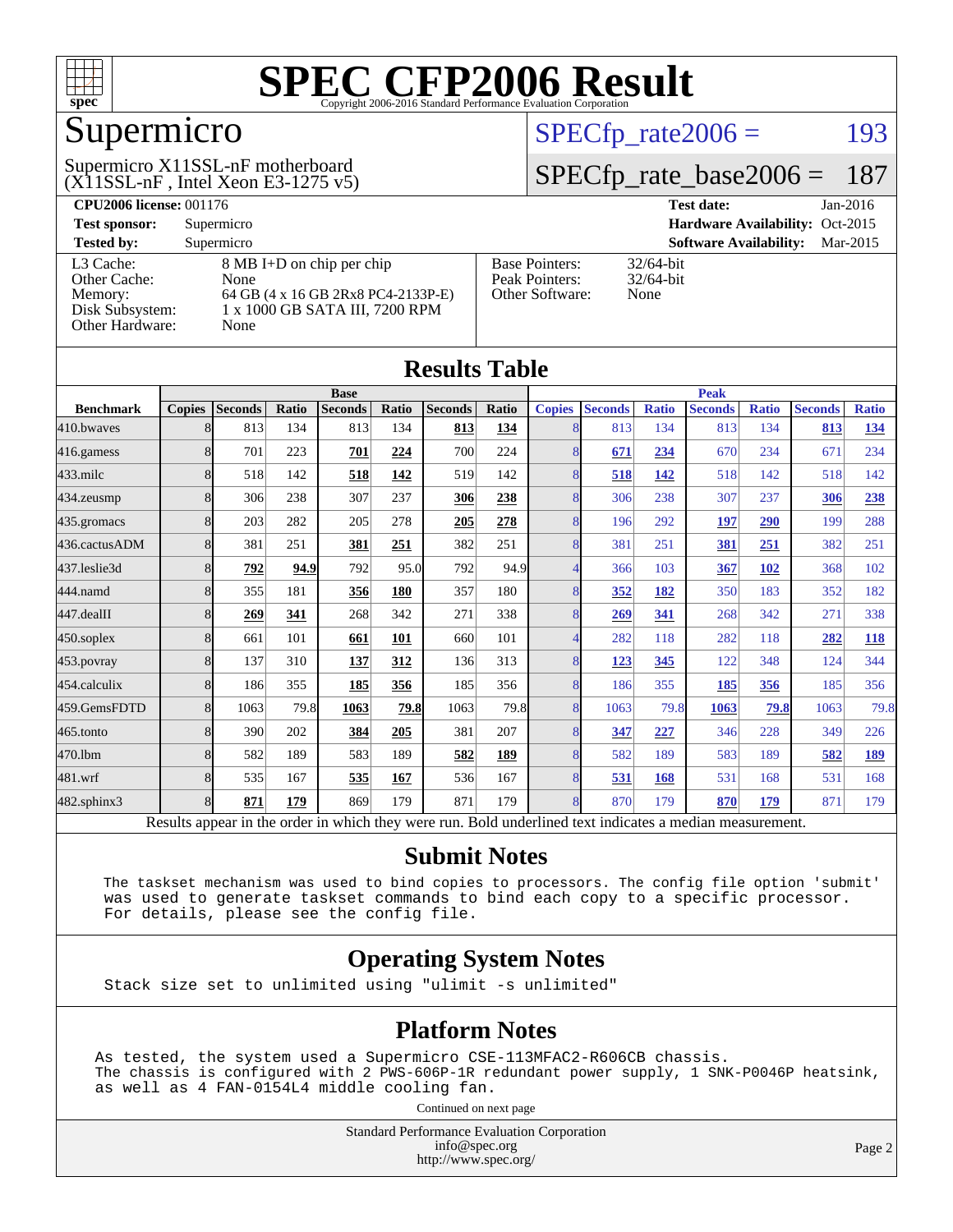

#### Supermicro

 $SPECTp_rate2006 = 193$ 

 $(X11SSL-nF,$  Intel Xeon E3-1275 v5) Supermicro X11SSL-nF motherboard

[SPECfp\\_rate\\_base2006 =](http://www.spec.org/auto/cpu2006/Docs/result-fields.html#SPECfpratebase2006) 187

**[CPU2006 license:](http://www.spec.org/auto/cpu2006/Docs/result-fields.html#CPU2006license)** 001176 **[Test date:](http://www.spec.org/auto/cpu2006/Docs/result-fields.html#Testdate)** Jan-2016 **[Test sponsor:](http://www.spec.org/auto/cpu2006/Docs/result-fields.html#Testsponsor)** Supermicro Supermicro **[Hardware Availability:](http://www.spec.org/auto/cpu2006/Docs/result-fields.html#HardwareAvailability)** Oct-2015 **[Tested by:](http://www.spec.org/auto/cpu2006/Docs/result-fields.html#Testedby)** Supermicro **Supermicro [Software Availability:](http://www.spec.org/auto/cpu2006/Docs/result-fields.html#SoftwareAvailability)** Mar-2015

#### **[Platform Notes \(Continued\)](http://www.spec.org/auto/cpu2006/Docs/result-fields.html#PlatformNotes)**

Standard Performance Evaluation Corporation [info@spec.org](mailto:info@spec.org) <http://www.spec.org/> Page 3 Sysinfo program /home/cpu2006/config/sysinfo.rev6914 \$Rev: 6914 \$ \$Date:: 2014-06-25 #\$ e3fbb8667b5a285932ceab81e28219e1 running on localhost.localdomain Thu Jan 21 07:34:47 2016 This section contains SUT (System Under Test) info as seen by some common utilities. To remove or add to this section, see: <http://www.spec.org/cpu2006/Docs/config.html#sysinfo> From /proc/cpuinfo model name : Intel(R) Xeon(R) CPU E3-1275 v5 @ 3.60GHz 1 "physical id"s (chips) 8 "processors" cores, siblings (Caution: counting these is hw and system dependent. The following excerpts from /proc/cpuinfo might not be reliable. Use with caution.) cpu cores : 4 siblings : 8 physical 0: cores 0 1 2 3 cache size : 8192 KB From /proc/meminfo MemTotal: 65630544 kB HugePages\_Total: 0 Hugepagesize: 2048 kB From /etc/\*release\* /etc/\*version\* os-release: NAME="Red Hat Enterprise Linux Server" VERSION="7.1 (Maipo)" ID="rhel" ID\_LIKE="fedora" VERSION\_ID="7.1" PRETTY\_NAME="Red Hat Enterprise Linux Server 7.1 (Maipo)" ANSI\_COLOR="0;31" CPE\_NAME="cpe:/o:redhat:enterprise\_linux:7.1:GA:server" redhat-release: Red Hat Enterprise Linux Server release 7.1 (Maipo) system-release: Red Hat Enterprise Linux Server release 7.1 (Maipo) system-release-cpe: cpe:/o:redhat:enterprise\_linux:7.1:ga:server uname -a: Linux localhost.localdomain 3.10.0-229.el7.x86\_64 #1 SMP Thu Jan 29 18:37:38 EST 2015 x86\_64 x86\_64 x86\_64 GNU/Linux run-level 3 Jan 20 19:24 SPEC is set to: /home/cpu2006<br>Filesystem Type Type Size Used Avail Use% Mounted on<br>xfs 865G 170G 696G 20% /home  $/$ dev/mapper/rhel-home  $x$ fs Additional information from dmidecode: Warning: Use caution when you interpret this section. The 'dmidecode' program reads system data which is "intended to allow hardware to be accurately Continued on next page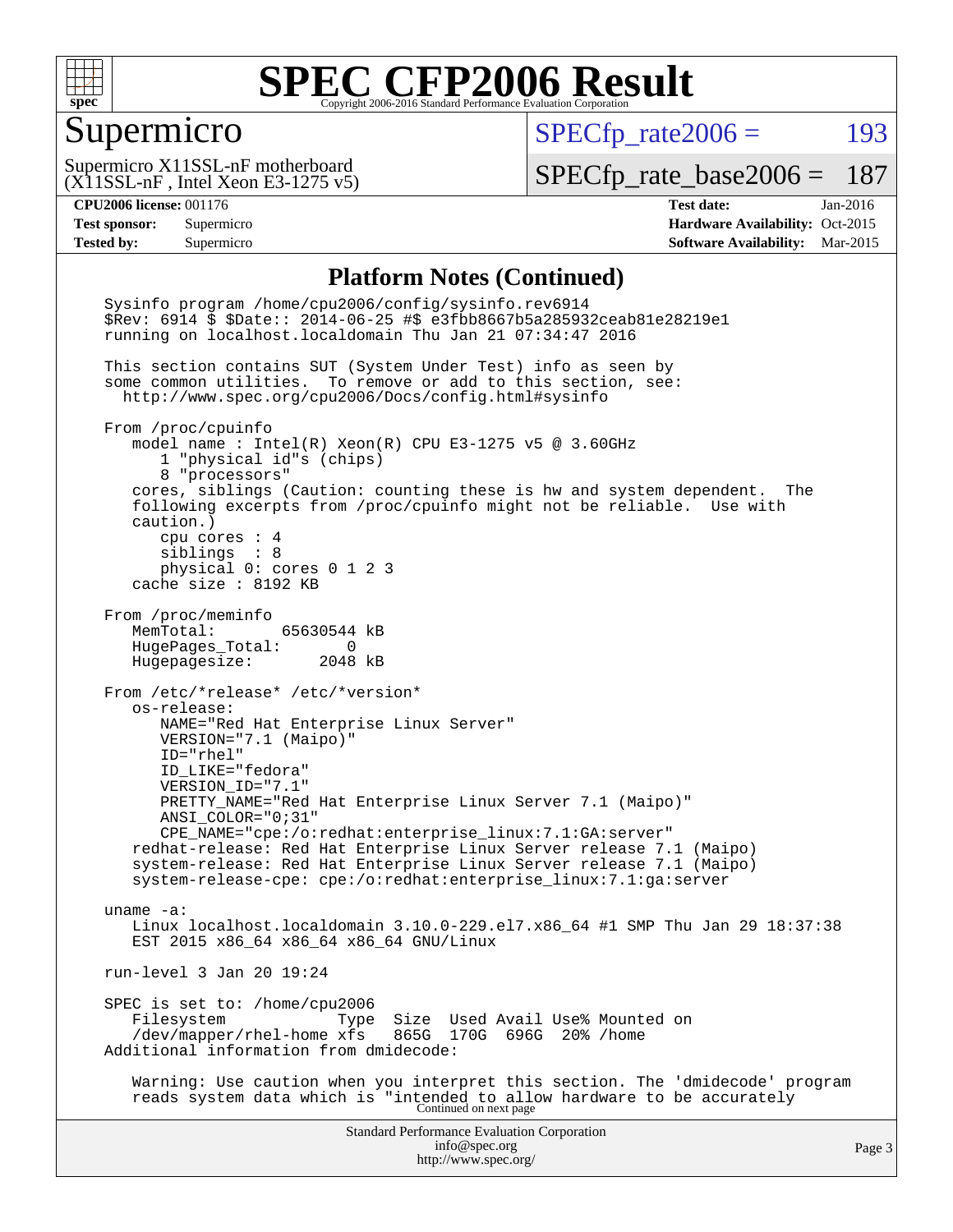

#### Supermicro

 $SPECTp\_rate2006 = 193$ 

(X11SSL-nF , Intel Xeon E3-1275 v5) Supermicro X11SSL-nF motherboard

[SPECfp\\_rate\\_base2006 =](http://www.spec.org/auto/cpu2006/Docs/result-fields.html#SPECfpratebase2006) 187

**[CPU2006 license:](http://www.spec.org/auto/cpu2006/Docs/result-fields.html#CPU2006license)** 001176 **[Test date:](http://www.spec.org/auto/cpu2006/Docs/result-fields.html#Testdate)** Jan-2016 **[Test sponsor:](http://www.spec.org/auto/cpu2006/Docs/result-fields.html#Testsponsor)** Supermicro Supermicro **[Hardware Availability:](http://www.spec.org/auto/cpu2006/Docs/result-fields.html#HardwareAvailability)** Oct-2015 **[Tested by:](http://www.spec.org/auto/cpu2006/Docs/result-fields.html#Testedby)** Supermicro **Supermicro [Software Availability:](http://www.spec.org/auto/cpu2006/Docs/result-fields.html#SoftwareAvailability)** Mar-2015

#### **[Platform Notes \(Continued\)](http://www.spec.org/auto/cpu2006/Docs/result-fields.html#PlatformNotes)**

 determined", but the intent may not be met, as there are frequent changes to hardware, firmware, and the "DMTF SMBIOS" standard.

 BIOS American Megatrends Inc. 1.0a 12/25/2015 Memory: 4x Samsung M391A2K43BB1-CPB 16 GB 2 rank 2133 MHz

(End of data from sysinfo program)

#### **[General Notes](http://www.spec.org/auto/cpu2006/Docs/result-fields.html#GeneralNotes)**

Environment variables set by runspec before the start of the run: LD LIBRARY PATH = "/home/cpu2006/libs/32:/home/cpu2006/libs/64:/home/cpu2006/sh"

 Binaries compiled on a system with 1x Core i5-4670K CPU + 16GB memory using RedHat EL 7.0 Transparent Huge Pages enabled with: echo always > /sys/kernel/mm/transparent\_hugepage/enabled

**[Base Compiler Invocation](http://www.spec.org/auto/cpu2006/Docs/result-fields.html#BaseCompilerInvocation)**

[C benchmarks](http://www.spec.org/auto/cpu2006/Docs/result-fields.html#Cbenchmarks):  $\frac{1}{2}$  cc  $-$  m64

[C++ benchmarks:](http://www.spec.org/auto/cpu2006/Docs/result-fields.html#CXXbenchmarks) [icpc -m64](http://www.spec.org/cpu2006/results/res2016q1/cpu2006-20160125-38770.flags.html#user_CXXbase_intel_icpc_64bit_bedb90c1146cab66620883ef4f41a67e)

[Fortran benchmarks](http://www.spec.org/auto/cpu2006/Docs/result-fields.html#Fortranbenchmarks): [ifort -m64](http://www.spec.org/cpu2006/results/res2016q1/cpu2006-20160125-38770.flags.html#user_FCbase_intel_ifort_64bit_ee9d0fb25645d0210d97eb0527dcc06e)

[Benchmarks using both Fortran and C](http://www.spec.org/auto/cpu2006/Docs/result-fields.html#BenchmarksusingbothFortranandC): [icc -m64](http://www.spec.org/cpu2006/results/res2016q1/cpu2006-20160125-38770.flags.html#user_CC_FCbase_intel_icc_64bit_0b7121f5ab7cfabee23d88897260401c) [ifort -m64](http://www.spec.org/cpu2006/results/res2016q1/cpu2006-20160125-38770.flags.html#user_CC_FCbase_intel_ifort_64bit_ee9d0fb25645d0210d97eb0527dcc06e)

#### **[Base Portability Flags](http://www.spec.org/auto/cpu2006/Docs/result-fields.html#BasePortabilityFlags)**

| 435.gromacs: -DSPEC_CPU_LP64 -nofor_main     |
|----------------------------------------------|
| 436.cactusADM: - DSPEC CPU LP64 - nofor main |
|                                              |
|                                              |
|                                              |
|                                              |
|                                              |
|                                              |

Continued on next page

Standard Performance Evaluation Corporation [info@spec.org](mailto:info@spec.org) <http://www.spec.org/>

Page 4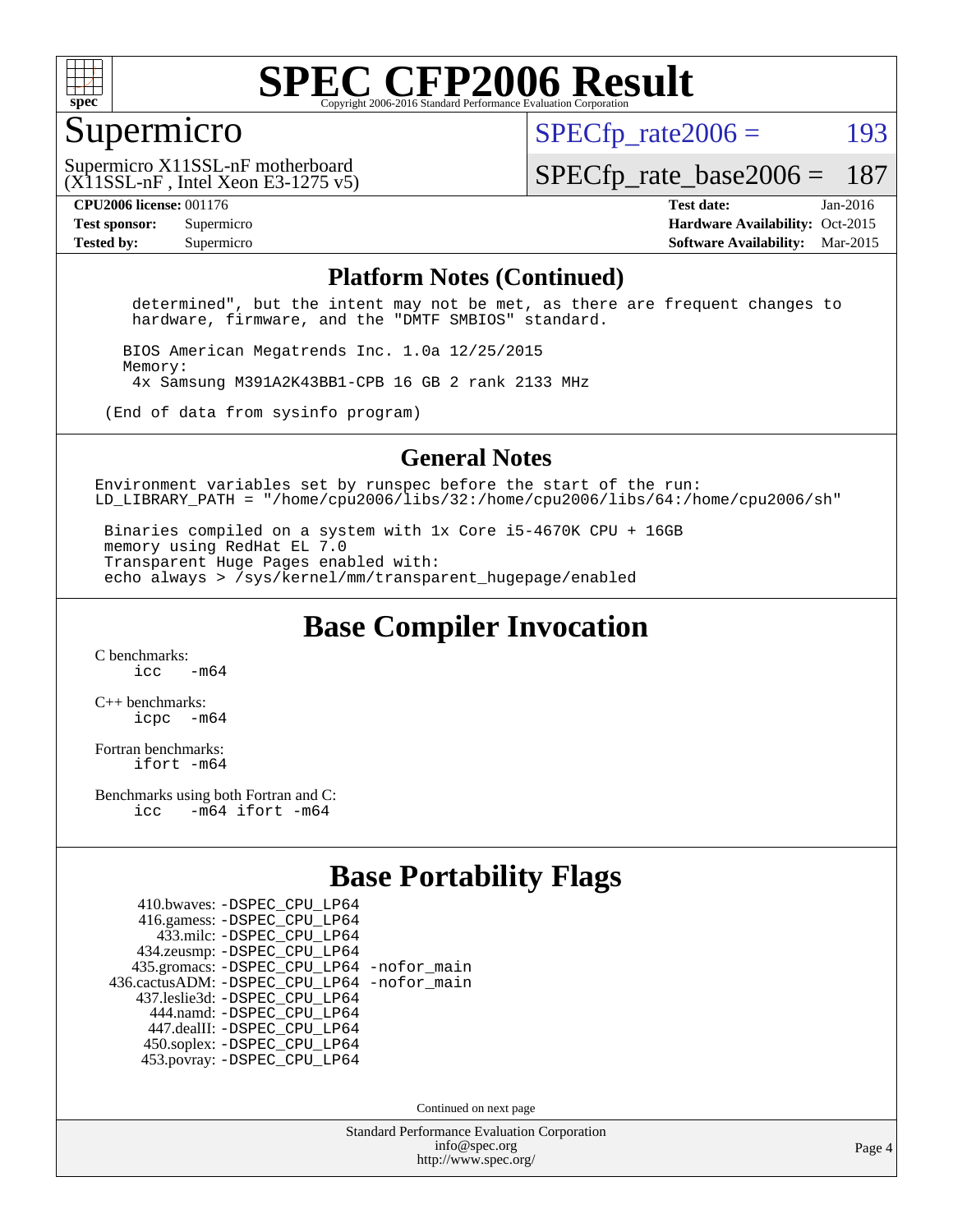

### Supermicro

 $SPECTp\_rate2006 = 193$ 

 $(X11SSL-nF,$  Intel Xeon E3-1275 v5) Supermicro X11SSL-nF motherboard

[SPECfp\\_rate\\_base2006 =](http://www.spec.org/auto/cpu2006/Docs/result-fields.html#SPECfpratebase2006) 187

**[CPU2006 license:](http://www.spec.org/auto/cpu2006/Docs/result-fields.html#CPU2006license)** 001176 **[Test date:](http://www.spec.org/auto/cpu2006/Docs/result-fields.html#Testdate)** Jan-2016 **[Test sponsor:](http://www.spec.org/auto/cpu2006/Docs/result-fields.html#Testsponsor)** Supermicro Supermicro **[Hardware Availability:](http://www.spec.org/auto/cpu2006/Docs/result-fields.html#HardwareAvailability)** Oct-2015 **[Tested by:](http://www.spec.org/auto/cpu2006/Docs/result-fields.html#Testedby)** Supermicro **[Software Availability:](http://www.spec.org/auto/cpu2006/Docs/result-fields.html#SoftwareAvailability)** Mar-2015

### **[Base Portability Flags \(Continued\)](http://www.spec.org/auto/cpu2006/Docs/result-fields.html#BasePortabilityFlags)**

 454.calculix: [-DSPEC\\_CPU\\_LP64](http://www.spec.org/cpu2006/results/res2016q1/cpu2006-20160125-38770.flags.html#suite_basePORTABILITY454_calculix_DSPEC_CPU_LP64) [-nofor\\_main](http://www.spec.org/cpu2006/results/res2016q1/cpu2006-20160125-38770.flags.html#user_baseLDPORTABILITY454_calculix_f-nofor_main) 459.GemsFDTD: [-DSPEC\\_CPU\\_LP64](http://www.spec.org/cpu2006/results/res2016q1/cpu2006-20160125-38770.flags.html#suite_basePORTABILITY459_GemsFDTD_DSPEC_CPU_LP64) 465.tonto: [-DSPEC\\_CPU\\_LP64](http://www.spec.org/cpu2006/results/res2016q1/cpu2006-20160125-38770.flags.html#suite_basePORTABILITY465_tonto_DSPEC_CPU_LP64) 470.lbm: [-DSPEC\\_CPU\\_LP64](http://www.spec.org/cpu2006/results/res2016q1/cpu2006-20160125-38770.flags.html#suite_basePORTABILITY470_lbm_DSPEC_CPU_LP64) 481.wrf: [-DSPEC\\_CPU\\_LP64](http://www.spec.org/cpu2006/results/res2016q1/cpu2006-20160125-38770.flags.html#suite_basePORTABILITY481_wrf_DSPEC_CPU_LP64) [-DSPEC\\_CPU\\_CASE\\_FLAG](http://www.spec.org/cpu2006/results/res2016q1/cpu2006-20160125-38770.flags.html#b481.wrf_baseCPORTABILITY_DSPEC_CPU_CASE_FLAG) [-DSPEC\\_CPU\\_LINUX](http://www.spec.org/cpu2006/results/res2016q1/cpu2006-20160125-38770.flags.html#b481.wrf_baseCPORTABILITY_DSPEC_CPU_LINUX) 482.sphinx3: [-DSPEC\\_CPU\\_LP64](http://www.spec.org/cpu2006/results/res2016q1/cpu2006-20160125-38770.flags.html#suite_basePORTABILITY482_sphinx3_DSPEC_CPU_LP64)

### **[Base Optimization Flags](http://www.spec.org/auto/cpu2006/Docs/result-fields.html#BaseOptimizationFlags)**

[C benchmarks](http://www.spec.org/auto/cpu2006/Docs/result-fields.html#Cbenchmarks):

[-xCORE-AVX2](http://www.spec.org/cpu2006/results/res2016q1/cpu2006-20160125-38770.flags.html#user_CCbase_f-xAVX2_5f5fc0cbe2c9f62c816d3e45806c70d7) [-ipo](http://www.spec.org/cpu2006/results/res2016q1/cpu2006-20160125-38770.flags.html#user_CCbase_f-ipo) [-O3](http://www.spec.org/cpu2006/results/res2016q1/cpu2006-20160125-38770.flags.html#user_CCbase_f-O3) [-no-prec-div](http://www.spec.org/cpu2006/results/res2016q1/cpu2006-20160125-38770.flags.html#user_CCbase_f-no-prec-div) [-opt-prefetch](http://www.spec.org/cpu2006/results/res2016q1/cpu2006-20160125-38770.flags.html#user_CCbase_f-opt-prefetch) [-auto-p32](http://www.spec.org/cpu2006/results/res2016q1/cpu2006-20160125-38770.flags.html#user_CCbase_f-auto-p32) [-ansi-alias](http://www.spec.org/cpu2006/results/res2016q1/cpu2006-20160125-38770.flags.html#user_CCbase_f-ansi-alias) [-opt-mem-layout-trans=3](http://www.spec.org/cpu2006/results/res2016q1/cpu2006-20160125-38770.flags.html#user_CCbase_f-opt-mem-layout-trans_a7b82ad4bd7abf52556d4961a2ae94d5)

[C++ benchmarks:](http://www.spec.org/auto/cpu2006/Docs/result-fields.html#CXXbenchmarks)

[-xCORE-AVX2](http://www.spec.org/cpu2006/results/res2016q1/cpu2006-20160125-38770.flags.html#user_CXXbase_f-xAVX2_5f5fc0cbe2c9f62c816d3e45806c70d7) [-ipo](http://www.spec.org/cpu2006/results/res2016q1/cpu2006-20160125-38770.flags.html#user_CXXbase_f-ipo) [-O3](http://www.spec.org/cpu2006/results/res2016q1/cpu2006-20160125-38770.flags.html#user_CXXbase_f-O3) [-no-prec-div](http://www.spec.org/cpu2006/results/res2016q1/cpu2006-20160125-38770.flags.html#user_CXXbase_f-no-prec-div) [-opt-prefetch](http://www.spec.org/cpu2006/results/res2016q1/cpu2006-20160125-38770.flags.html#user_CXXbase_f-opt-prefetch) [-auto-p32](http://www.spec.org/cpu2006/results/res2016q1/cpu2006-20160125-38770.flags.html#user_CXXbase_f-auto-p32) [-ansi-alias](http://www.spec.org/cpu2006/results/res2016q1/cpu2006-20160125-38770.flags.html#user_CXXbase_f-ansi-alias) [-opt-mem-layout-trans=3](http://www.spec.org/cpu2006/results/res2016q1/cpu2006-20160125-38770.flags.html#user_CXXbase_f-opt-mem-layout-trans_a7b82ad4bd7abf52556d4961a2ae94d5)

[Fortran benchmarks](http://www.spec.org/auto/cpu2006/Docs/result-fields.html#Fortranbenchmarks):

[-xCORE-AVX2](http://www.spec.org/cpu2006/results/res2016q1/cpu2006-20160125-38770.flags.html#user_FCbase_f-xAVX2_5f5fc0cbe2c9f62c816d3e45806c70d7) [-ipo](http://www.spec.org/cpu2006/results/res2016q1/cpu2006-20160125-38770.flags.html#user_FCbase_f-ipo) [-O3](http://www.spec.org/cpu2006/results/res2016q1/cpu2006-20160125-38770.flags.html#user_FCbase_f-O3) [-no-prec-div](http://www.spec.org/cpu2006/results/res2016q1/cpu2006-20160125-38770.flags.html#user_FCbase_f-no-prec-div) [-opt-prefetch](http://www.spec.org/cpu2006/results/res2016q1/cpu2006-20160125-38770.flags.html#user_FCbase_f-opt-prefetch)

[Benchmarks using both Fortran and C](http://www.spec.org/auto/cpu2006/Docs/result-fields.html#BenchmarksusingbothFortranandC): [-xCORE-AVX2](http://www.spec.org/cpu2006/results/res2016q1/cpu2006-20160125-38770.flags.html#user_CC_FCbase_f-xAVX2_5f5fc0cbe2c9f62c816d3e45806c70d7) [-ipo](http://www.spec.org/cpu2006/results/res2016q1/cpu2006-20160125-38770.flags.html#user_CC_FCbase_f-ipo) [-O3](http://www.spec.org/cpu2006/results/res2016q1/cpu2006-20160125-38770.flags.html#user_CC_FCbase_f-O3) [-no-prec-div](http://www.spec.org/cpu2006/results/res2016q1/cpu2006-20160125-38770.flags.html#user_CC_FCbase_f-no-prec-div) [-opt-prefetch](http://www.spec.org/cpu2006/results/res2016q1/cpu2006-20160125-38770.flags.html#user_CC_FCbase_f-opt-prefetch) [-auto-p32](http://www.spec.org/cpu2006/results/res2016q1/cpu2006-20160125-38770.flags.html#user_CC_FCbase_f-auto-p32) [-ansi-alias](http://www.spec.org/cpu2006/results/res2016q1/cpu2006-20160125-38770.flags.html#user_CC_FCbase_f-ansi-alias) [-opt-mem-layout-trans=3](http://www.spec.org/cpu2006/results/res2016q1/cpu2006-20160125-38770.flags.html#user_CC_FCbase_f-opt-mem-layout-trans_a7b82ad4bd7abf52556d4961a2ae94d5)

### **[Peak Compiler Invocation](http://www.spec.org/auto/cpu2006/Docs/result-fields.html#PeakCompilerInvocation)**

[C benchmarks](http://www.spec.org/auto/cpu2006/Docs/result-fields.html#Cbenchmarks):  $-m64$ 

[C++ benchmarks \(except as noted below\):](http://www.spec.org/auto/cpu2006/Docs/result-fields.html#CXXbenchmarksexceptasnotedbelow) [icpc -m64](http://www.spec.org/cpu2006/results/res2016q1/cpu2006-20160125-38770.flags.html#user_CXXpeak_intel_icpc_64bit_bedb90c1146cab66620883ef4f41a67e)

450.soplex: [icpc -m32 -L/opt/intel/composer\\_xe\\_2015/lib/ia32](http://www.spec.org/cpu2006/results/res2016q1/cpu2006-20160125-38770.flags.html#user_peakCXXLD450_soplex_intel_icpc_c2c99686a1a582c3e0de0b4806b02cea)

[Fortran benchmarks](http://www.spec.org/auto/cpu2006/Docs/result-fields.html#Fortranbenchmarks): [ifort -m64](http://www.spec.org/cpu2006/results/res2016q1/cpu2006-20160125-38770.flags.html#user_FCpeak_intel_ifort_64bit_ee9d0fb25645d0210d97eb0527dcc06e)

[Benchmarks using both Fortran and C](http://www.spec.org/auto/cpu2006/Docs/result-fields.html#BenchmarksusingbothFortranandC): [icc -m64](http://www.spec.org/cpu2006/results/res2016q1/cpu2006-20160125-38770.flags.html#user_CC_FCpeak_intel_icc_64bit_0b7121f5ab7cfabee23d88897260401c) [ifort -m64](http://www.spec.org/cpu2006/results/res2016q1/cpu2006-20160125-38770.flags.html#user_CC_FCpeak_intel_ifort_64bit_ee9d0fb25645d0210d97eb0527dcc06e)

### **[Peak Portability Flags](http://www.spec.org/auto/cpu2006/Docs/result-fields.html#PeakPortabilityFlags)**

410.bwaves: [-DSPEC\\_CPU\\_LP64](http://www.spec.org/cpu2006/results/res2016q1/cpu2006-20160125-38770.flags.html#suite_peakPORTABILITY410_bwaves_DSPEC_CPU_LP64)

Continued on next page

Standard Performance Evaluation Corporation [info@spec.org](mailto:info@spec.org) <http://www.spec.org/>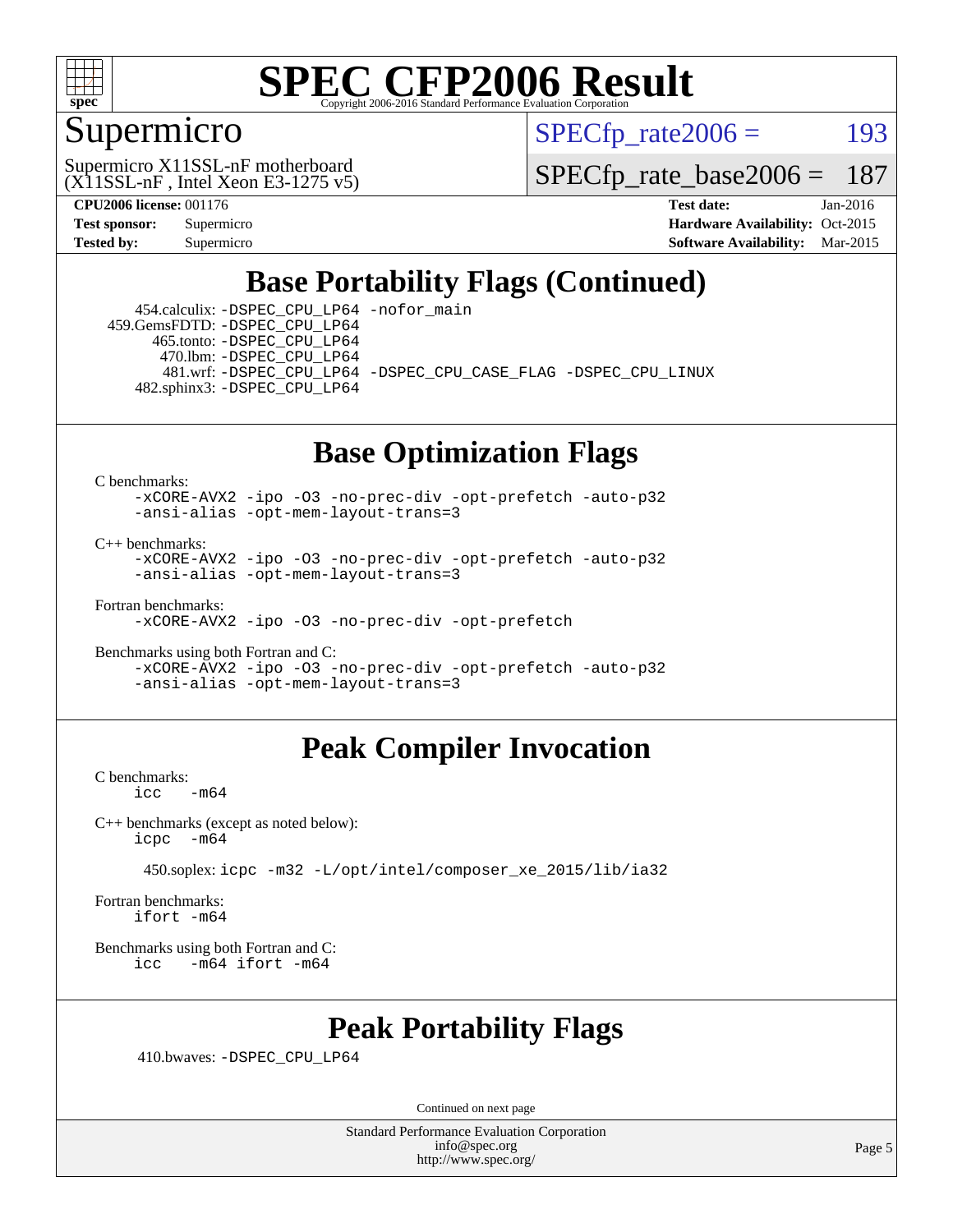

## Supermicro

 $SPECTp_rate2006 = 193$ 

 $(X11SSL-nF,$  Intel Xeon E3-1275 v5) Supermicro X11SSL-nF motherboard

[SPECfp\\_rate\\_base2006 =](http://www.spec.org/auto/cpu2006/Docs/result-fields.html#SPECfpratebase2006) 187

| <b>Test sponsor:</b> | Supermicro |
|----------------------|------------|
| Tested by:           | Supermicro |

**[CPU2006 license:](http://www.spec.org/auto/cpu2006/Docs/result-fields.html#CPU2006license)** 001176 **[Test date:](http://www.spec.org/auto/cpu2006/Docs/result-fields.html#Testdate)** Jan-2016 **[Hardware Availability:](http://www.spec.org/auto/cpu2006/Docs/result-fields.html#HardwareAvailability)** Oct-2015 **[Software Availability:](http://www.spec.org/auto/cpu2006/Docs/result-fields.html#SoftwareAvailability)** Mar-2015

### **[Peak Portability Flags \(Continued\)](http://www.spec.org/auto/cpu2006/Docs/result-fields.html#PeakPortabilityFlags)**

|                                                                                                                                                                                   | 416.gamess: -DSPEC_CPU_LP64<br>433.milc: -DSPEC_CPU_LP64<br>434.zeusmp: - DSPEC_CPU_LP64<br>435.gromacs: -DSPEC_CPU_LP64 -nofor_main<br>436.cactusADM: -DSPEC_CPU_LP64 -nofor_main |  |  |  |  |  |
|-----------------------------------------------------------------------------------------------------------------------------------------------------------------------------------|------------------------------------------------------------------------------------------------------------------------------------------------------------------------------------|--|--|--|--|--|
|                                                                                                                                                                                   | 437.leslie3d: -DSPEC_CPU_LP64<br>444.namd: - DSPEC_CPU_LP64<br>447.dealII: -DSPEC_CPU_LP64<br>453.povray: -DSPEC_CPU_LP64                                                          |  |  |  |  |  |
|                                                                                                                                                                                   | 454.calculix: -DSPEC_CPU_LP64 -nofor_main<br>459.GemsFDTD: - DSPEC_CPU_LP64<br>465.tonto: -DSPEC_CPU_LP64<br>470.1bm: -DSPEC_CPU_LP64                                              |  |  |  |  |  |
|                                                                                                                                                                                   | 481.wrf: -DSPEC_CPU_LP64 -DSPEC_CPU_CASE_FLAG -DSPEC_CPU_LINUX<br>482.sphinx3: -DSPEC_CPU_LP64                                                                                     |  |  |  |  |  |
|                                                                                                                                                                                   | <b>Peak Optimization Flags</b>                                                                                                                                                     |  |  |  |  |  |
| C benchmarks:                                                                                                                                                                     |                                                                                                                                                                                    |  |  |  |  |  |
|                                                                                                                                                                                   | 433.milc: -xCORE-AVX2(pass 2) -prof-gen(pass 1) -ipo(pass 2)<br>$-03(pass 2)$ -no-prec-div(pass 2)<br>-opt-mem-layout-trans=3(pass 2) -prof-use(pass 2)<br>-auto-ilp32             |  |  |  |  |  |
|                                                                                                                                                                                   | $470$ .lbm: basepeak = yes                                                                                                                                                         |  |  |  |  |  |
|                                                                                                                                                                                   | 482.sphinx3: -xCORE-AVX2 -ipo -03 -no-prec-div -opt-mem-layout-trans=3<br>-unroll2                                                                                                 |  |  |  |  |  |
| $C++$ benchmarks:                                                                                                                                                                 |                                                                                                                                                                                    |  |  |  |  |  |
| 444.namd: -xCORE-AVX2(pass 2) -prof-gen(pass 1) -ipo(pass 2)<br>$-03(pass 2)$ -no-prec-div(pass 2)<br>-opt-mem-layout-trans=3(pass 2) -prof-use(pass 2) -fno-alias<br>-auto-ilp32 |                                                                                                                                                                                    |  |  |  |  |  |
|                                                                                                                                                                                   | $447$ .dealII: basepeak = yes                                                                                                                                                      |  |  |  |  |  |
|                                                                                                                                                                                   | 450.soplex: -xCORE-AVX2(pass 2) -prof-gen(pass 1) -ipo(pass 2)<br>$-03(pass 2)$ -no-prec-div(pass 2)<br>-opt-mem-layout-trans=3(pass 2) -prof-use(pass 2)<br>-opt-malloc-options=3 |  |  |  |  |  |
|                                                                                                                                                                                   | 453.povray: -xCORE-AVX2(pass 2) -prof-gen(pass 1) -ipo(pass 2)<br>$-03(pass 2)$ -no-prec-div(pass 2)<br>-opt-mem-layout-trans=3(pass 2) -prof-use(pass 2) -unroll4<br>-ansi-alias  |  |  |  |  |  |
|                                                                                                                                                                                   | Continued on next page                                                                                                                                                             |  |  |  |  |  |
|                                                                                                                                                                                   | <b>Standard Performance Evaluation Corporation</b>                                                                                                                                 |  |  |  |  |  |

[info@spec.org](mailto:info@spec.org) <http://www.spec.org/>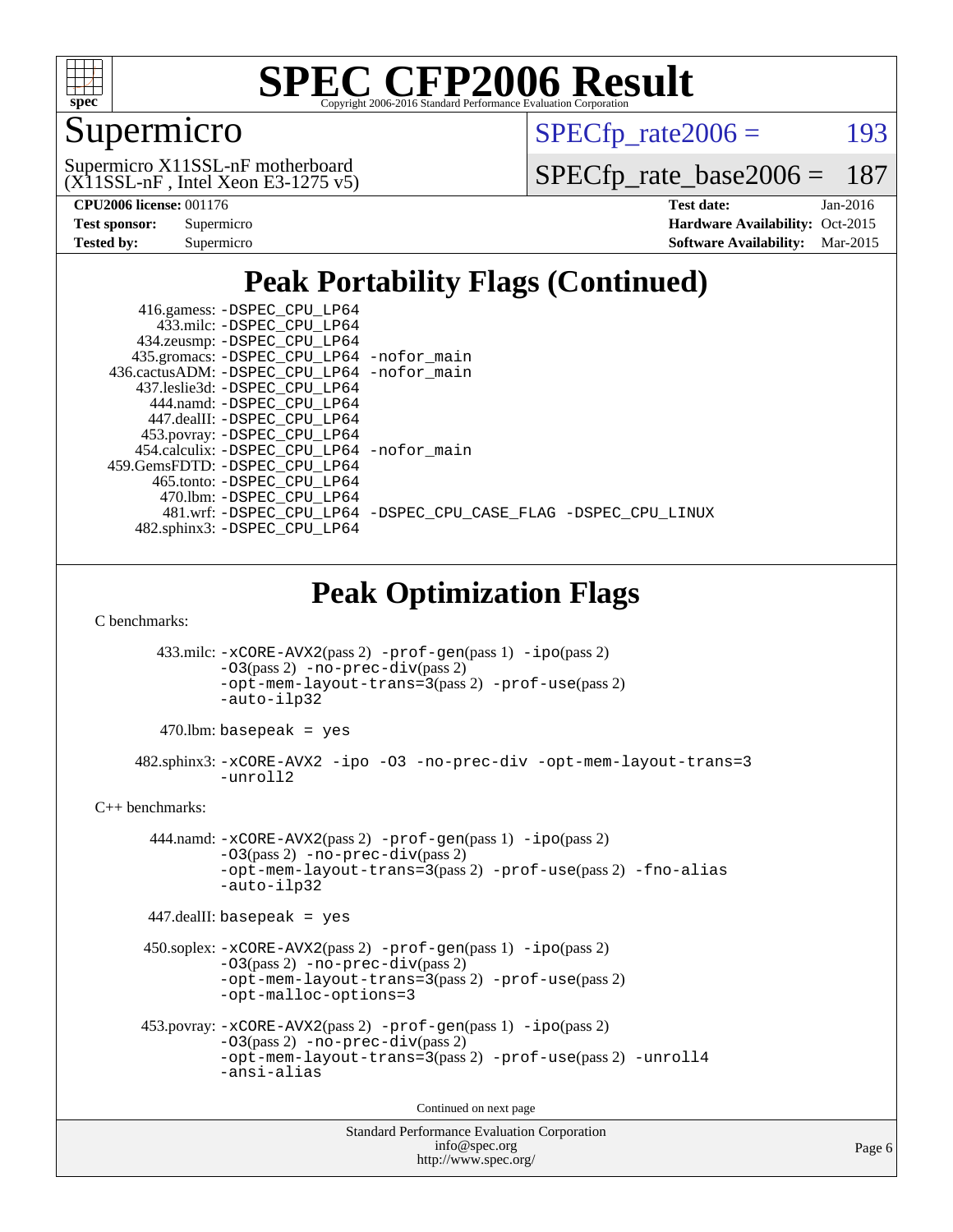

Supermicro

 $SPECTp\_rate2006 = 193$ 

 $(X11SSL-nF,$  Intel Xeon E3-1275 v5) Supermicro X11SSL-nF motherboard

[SPECfp\\_rate\\_base2006 =](http://www.spec.org/auto/cpu2006/Docs/result-fields.html#SPECfpratebase2006) 187

**[CPU2006 license:](http://www.spec.org/auto/cpu2006/Docs/result-fields.html#CPU2006license)** 001176 **[Test date:](http://www.spec.org/auto/cpu2006/Docs/result-fields.html#Testdate)** Jan-2016 **[Test sponsor:](http://www.spec.org/auto/cpu2006/Docs/result-fields.html#Testsponsor)** Supermicro Supermicro **[Hardware Availability:](http://www.spec.org/auto/cpu2006/Docs/result-fields.html#HardwareAvailability)** Oct-2015 **[Tested by:](http://www.spec.org/auto/cpu2006/Docs/result-fields.html#Testedby)** Supermicro **[Software Availability:](http://www.spec.org/auto/cpu2006/Docs/result-fields.html#SoftwareAvailability)** Mar-2015

### **[Peak Optimization Flags \(Continued\)](http://www.spec.org/auto/cpu2006/Docs/result-fields.html#PeakOptimizationFlags)**

[Fortran benchmarks](http://www.spec.org/auto/cpu2006/Docs/result-fields.html#Fortranbenchmarks):

 $410.bwaves: basepeak = yes$  416.gamess: [-xCORE-AVX2](http://www.spec.org/cpu2006/results/res2016q1/cpu2006-20160125-38770.flags.html#user_peakPASS2_FFLAGSPASS2_LDFLAGS416_gamess_f-xAVX2_5f5fc0cbe2c9f62c816d3e45806c70d7)(pass 2) [-prof-gen](http://www.spec.org/cpu2006/results/res2016q1/cpu2006-20160125-38770.flags.html#user_peakPASS1_FFLAGSPASS1_LDFLAGS416_gamess_prof_gen_e43856698f6ca7b7e442dfd80e94a8fc)(pass 1) [-ipo](http://www.spec.org/cpu2006/results/res2016q1/cpu2006-20160125-38770.flags.html#user_peakPASS2_FFLAGSPASS2_LDFLAGS416_gamess_f-ipo)(pass 2) [-O3](http://www.spec.org/cpu2006/results/res2016q1/cpu2006-20160125-38770.flags.html#user_peakPASS2_FFLAGSPASS2_LDFLAGS416_gamess_f-O3)(pass 2) [-no-prec-div](http://www.spec.org/cpu2006/results/res2016q1/cpu2006-20160125-38770.flags.html#user_peakPASS2_FFLAGSPASS2_LDFLAGS416_gamess_f-no-prec-div)(pass 2) [-prof-use](http://www.spec.org/cpu2006/results/res2016q1/cpu2006-20160125-38770.flags.html#user_peakPASS2_FFLAGSPASS2_LDFLAGS416_gamess_prof_use_bccf7792157ff70d64e32fe3e1250b55)(pass 2) [-unroll2](http://www.spec.org/cpu2006/results/res2016q1/cpu2006-20160125-38770.flags.html#user_peakOPTIMIZE416_gamess_f-unroll_784dae83bebfb236979b41d2422d7ec2) [-inline-level=0](http://www.spec.org/cpu2006/results/res2016q1/cpu2006-20160125-38770.flags.html#user_peakOPTIMIZE416_gamess_f-inline-level_318d07a09274ad25e8d15dbfaa68ba50) [-scalar-rep-](http://www.spec.org/cpu2006/results/res2016q1/cpu2006-20160125-38770.flags.html#user_peakOPTIMIZE416_gamess_f-disablescalarrep_abbcad04450fb118e4809c81d83c8a1d) 434.zeusmp: basepeak = yes 437.leslie3d: [-xCORE-AVX2](http://www.spec.org/cpu2006/results/res2016q1/cpu2006-20160125-38770.flags.html#user_peakOPTIMIZE437_leslie3d_f-xAVX2_5f5fc0cbe2c9f62c816d3e45806c70d7) [-ipo](http://www.spec.org/cpu2006/results/res2016q1/cpu2006-20160125-38770.flags.html#user_peakOPTIMIZE437_leslie3d_f-ipo) [-O3](http://www.spec.org/cpu2006/results/res2016q1/cpu2006-20160125-38770.flags.html#user_peakOPTIMIZE437_leslie3d_f-O3) [-no-prec-div](http://www.spec.org/cpu2006/results/res2016q1/cpu2006-20160125-38770.flags.html#user_peakOPTIMIZE437_leslie3d_f-no-prec-div) [-opt-prefetch](http://www.spec.org/cpu2006/results/res2016q1/cpu2006-20160125-38770.flags.html#user_peakOPTIMIZE437_leslie3d_f-opt-prefetch)  $459.GemsFDTD: basepeak = yes$  465.tonto: [-xCORE-AVX2](http://www.spec.org/cpu2006/results/res2016q1/cpu2006-20160125-38770.flags.html#user_peakPASS2_FFLAGSPASS2_LDFLAGS465_tonto_f-xAVX2_5f5fc0cbe2c9f62c816d3e45806c70d7)(pass 2) [-prof-gen](http://www.spec.org/cpu2006/results/res2016q1/cpu2006-20160125-38770.flags.html#user_peakPASS1_FFLAGSPASS1_LDFLAGS465_tonto_prof_gen_e43856698f6ca7b7e442dfd80e94a8fc)(pass 1) [-ipo](http://www.spec.org/cpu2006/results/res2016q1/cpu2006-20160125-38770.flags.html#user_peakPASS2_FFLAGSPASS2_LDFLAGS465_tonto_f-ipo)(pass 2) [-O3](http://www.spec.org/cpu2006/results/res2016q1/cpu2006-20160125-38770.flags.html#user_peakPASS2_FFLAGSPASS2_LDFLAGS465_tonto_f-O3)(pass 2) [-no-prec-div](http://www.spec.org/cpu2006/results/res2016q1/cpu2006-20160125-38770.flags.html#user_peakPASS2_FFLAGSPASS2_LDFLAGS465_tonto_f-no-prec-div)(pass 2) [-prof-use](http://www.spec.org/cpu2006/results/res2016q1/cpu2006-20160125-38770.flags.html#user_peakPASS2_FFLAGSPASS2_LDFLAGS465_tonto_prof_use_bccf7792157ff70d64e32fe3e1250b55)(pass 2) [-unroll4](http://www.spec.org/cpu2006/results/res2016q1/cpu2006-20160125-38770.flags.html#user_peakOPTIMIZE465_tonto_f-unroll_4e5e4ed65b7fd20bdcd365bec371b81f) [-auto](http://www.spec.org/cpu2006/results/res2016q1/cpu2006-20160125-38770.flags.html#user_peakOPTIMIZE465_tonto_f-auto) [-inline-calloc](http://www.spec.org/cpu2006/results/res2016q1/cpu2006-20160125-38770.flags.html#user_peakOPTIMIZE465_tonto_f-inline-calloc) [-opt-malloc-options=3](http://www.spec.org/cpu2006/results/res2016q1/cpu2006-20160125-38770.flags.html#user_peakOPTIMIZE465_tonto_f-opt-malloc-options_13ab9b803cf986b4ee62f0a5998c2238) [Benchmarks using both Fortran and C](http://www.spec.org/auto/cpu2006/Docs/result-fields.html#BenchmarksusingbothFortranandC): 435.gromacs: [-xCORE-AVX2](http://www.spec.org/cpu2006/results/res2016q1/cpu2006-20160125-38770.flags.html#user_peakPASS2_CFLAGSPASS2_FFLAGSPASS2_LDFLAGS435_gromacs_f-xAVX2_5f5fc0cbe2c9f62c816d3e45806c70d7)(pass 2) [-prof-gen](http://www.spec.org/cpu2006/results/res2016q1/cpu2006-20160125-38770.flags.html#user_peakPASS1_CFLAGSPASS1_FFLAGSPASS1_LDFLAGS435_gromacs_prof_gen_e43856698f6ca7b7e442dfd80e94a8fc)(pass 1) [-ipo](http://www.spec.org/cpu2006/results/res2016q1/cpu2006-20160125-38770.flags.html#user_peakPASS2_CFLAGSPASS2_FFLAGSPASS2_LDFLAGS435_gromacs_f-ipo)(pass 2) [-O3](http://www.spec.org/cpu2006/results/res2016q1/cpu2006-20160125-38770.flags.html#user_peakPASS2_CFLAGSPASS2_FFLAGSPASS2_LDFLAGS435_gromacs_f-O3)(pass 2) [-no-prec-div](http://www.spec.org/cpu2006/results/res2016q1/cpu2006-20160125-38770.flags.html#user_peakPASS2_CFLAGSPASS2_FFLAGSPASS2_LDFLAGS435_gromacs_f-no-prec-div)(pass 2) [-opt-mem-layout-trans=3](http://www.spec.org/cpu2006/results/res2016q1/cpu2006-20160125-38770.flags.html#user_peakPASS2_CFLAGS435_gromacs_f-opt-mem-layout-trans_a7b82ad4bd7abf52556d4961a2ae94d5)(pass 2) [-prof-use](http://www.spec.org/cpu2006/results/res2016q1/cpu2006-20160125-38770.flags.html#user_peakPASS2_CFLAGSPASS2_FFLAGSPASS2_LDFLAGS435_gromacs_prof_use_bccf7792157ff70d64e32fe3e1250b55)(pass 2) [-opt-prefetch](http://www.spec.org/cpu2006/results/res2016q1/cpu2006-20160125-38770.flags.html#user_peakOPTIMIZE435_gromacs_f-opt-prefetch) [-auto-ilp32](http://www.spec.org/cpu2006/results/res2016q1/cpu2006-20160125-38770.flags.html#user_peakCOPTIMIZE435_gromacs_f-auto-ilp32) 436.cactusADM: basepeak = yes  $454$ .calculix: basepeak = yes 481.wrf: [-xCORE-AVX2](http://www.spec.org/cpu2006/results/res2016q1/cpu2006-20160125-38770.flags.html#user_peakOPTIMIZE481_wrf_f-xAVX2_5f5fc0cbe2c9f62c816d3e45806c70d7) [-ipo](http://www.spec.org/cpu2006/results/res2016q1/cpu2006-20160125-38770.flags.html#user_peakOPTIMIZE481_wrf_f-ipo) [-O3](http://www.spec.org/cpu2006/results/res2016q1/cpu2006-20160125-38770.flags.html#user_peakOPTIMIZE481_wrf_f-O3) [-no-prec-div](http://www.spec.org/cpu2006/results/res2016q1/cpu2006-20160125-38770.flags.html#user_peakOPTIMIZE481_wrf_f-no-prec-div) [-auto-ilp32](http://www.spec.org/cpu2006/results/res2016q1/cpu2006-20160125-38770.flags.html#user_peakCOPTIMIZE481_wrf_f-auto-ilp32) The flags files that were used to format this result can be browsed at <http://www.spec.org/cpu2006/flags/Intel-ic15.0-official-linux64.html> <http://www.spec.org/cpu2006/flags/Supermicro-Platform-Settings-V1.2-revG.20141230.00.html> You can also download the XML flags sources by saving the following links: <http://www.spec.org/cpu2006/flags/Intel-ic15.0-official-linux64.xml> <http://www.spec.org/cpu2006/flags/Supermicro-Platform-Settings-V1.2-revG.20141230.00.xml>

Standard Performance Evaluation Corporation [info@spec.org](mailto:info@spec.org) <http://www.spec.org/>